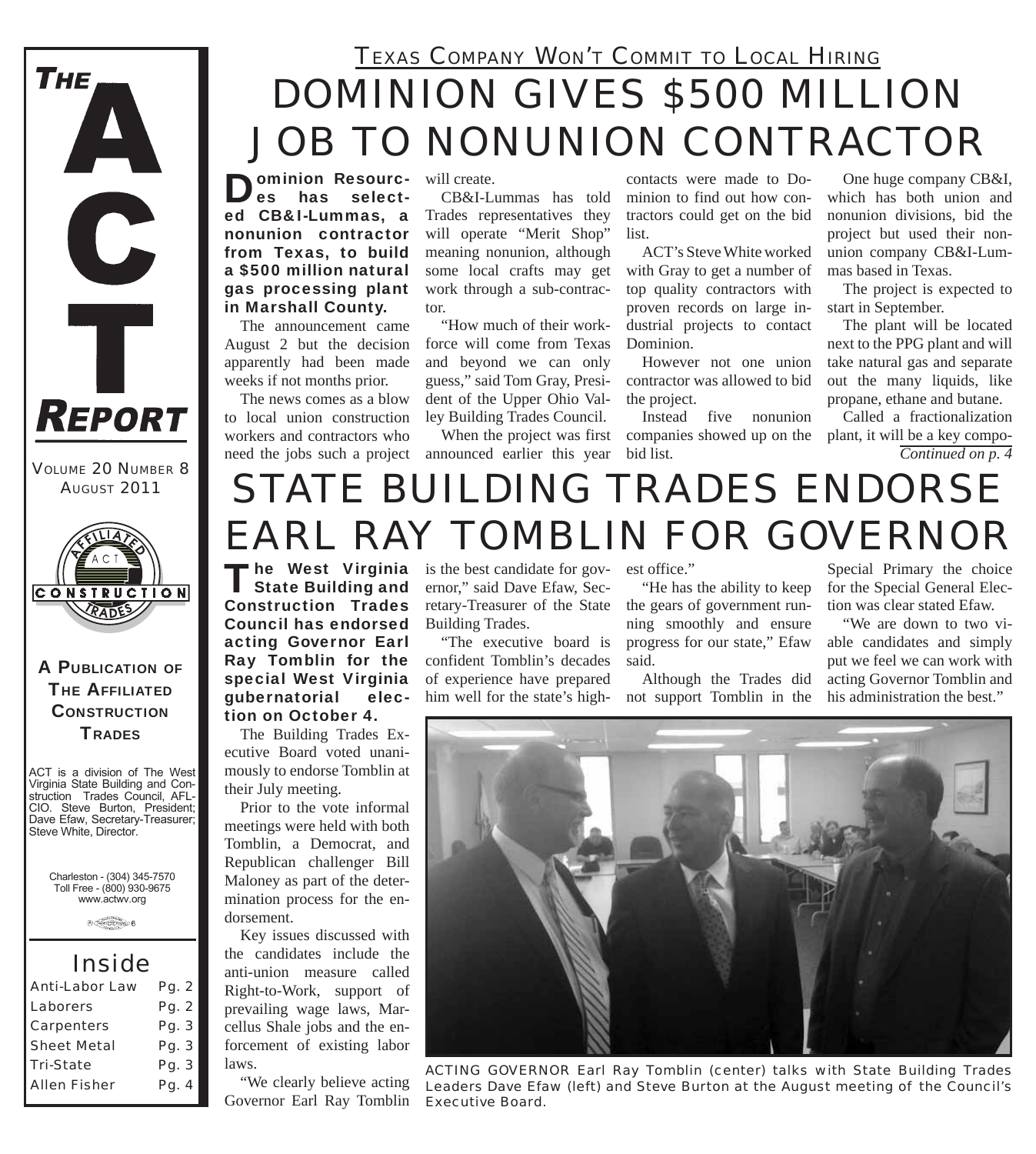### *REPEAL OF OH ANTI-LABOR LAW ON BALLOT PREVAILING WAGE COMPROMISE REACHED*

hio voters will be asked to reject a law that significantly attacks the rights of workers as part of the November 8 ballot.

The law known as SB-5 was passed by the Ohio legislature earlier this year and drastically reduces collective bargaining rights for the 360,000 public workers in Ohio.

State employees such as police officers, firefighters and teachers will not be able to negotiate their wages under the law.

Some workers would also see an increase in health insurance costs.

"This law unfairly places the blame for state budget woes on the backs of our workers," said Dennis Duffy, Secretary-Treasurer of the Ohio State Building and Construction Trades Council. "This is an anti-union law. It is an attack on the middle class."

20 by Quinnipiac University showed that the majority of Ohio voters, 56 percent, think SB-5 should be overturned. Only 32 percent surveyed think SB-5 should be upheld.

On Thursday, July 21, Secretary of State John Husted certified the signatures for the SB-5 referendum that will put the law on the ballot.

The petition had 915,456 valid signatures, while only 231,147 were needed.

Since Husted has validated the signatures, the Ohio Ballot Board must approve the specific wording that will be on the ballot. The board is expected to meet this month.

"Building Trades locals worked hard in helping get the signatures that were needed," said Bill Hutchinson, Business Manager of the Parkersburg-Marietta Building Trades Council.

"We all know that everyone should have the ability to bargain. Everyone should have a say in their contracts."

A poll released on July came under attack in Ohio Construction workers also

when Governor Kasich (R) submitted his budget bill.

Kasich's budget bill removed prevailing wage protections for new tax funded construction projects that cost less than \$5 million.

That meant minimum wage could be paid on these projects and would have resulted in tax funded projects driving down living standards of thousands of construction workers and their families for millions of dollars in public construction. Existing law had exempted projects valued less than \$80,000.

Through a series of negotiations the House changed the threshold to \$3.5 million. Then, the Senate changed it to \$125,000, \$200,000 and \$250,000 respectively over the next three years.

The thresholds for reconstruction are now \$38,000, \$60,000 and \$75,000 over those three years as well.

Limiting the extent prevailing wage protections were removed from \$5 mil-*Continued on p. 4*



*OHIO WORKERS RALLY against passage of SB-5, a law to take away the rights of public employees, at the State Capitol in March.*

## *LABORERS SEEK APPRENTICE APPLICANTS*

#### The West Virgin- valid driver's license and<br>
ia Construction must be physically able to l ia Construction Craft Laborers' Joint Apprenticeship and Training Committee accept applications year round.

Those interested can apply at any WorkForce WV Employment Services Office on the third Friday of each month.

Applicants must be at least 18 years old, have a high school diploma or GED, a

must be physically able to perform the work of the trade.

Applicants will be given a test administered by the WV Job Service office and if they pass may be interviewed.

A substance abuse test will be required at some point in the process.

Documents such as a copy of a birth certificate, a valid driver's license, transcripts of grades and proof of a high school degree or GED will be requested at a later date.

The apprenticeship program consists of a combination of on-the-job training and hands-on classroom training.

The WV Laborers' Training Center in Mineral Wells provides 408 hours of classroom and hands-on training free of charge including meals and lodging.

Apprentices will also learn on the job in their home areas while earning a paycheck, for a total of 4000 hours, approximately two years.

Upon completion of the program apprentices will have earned Journeyman status and receive a certificate from the U.S. Department of Labor.

The areas of training provide a wide variety of skills to ensure highly productive workers will have successful careers. Topics include pipelaying, mason tending, instrument reading, environmental remediation and much

more.

The recruitment, selection, employment and training of apprentices shall be without discrimination because of race, color, religion, national origin or sex.

For more information visit their web site www.wvccl. org or to receive a free brochure send a self-addressed stamped envelope to: West Virginia Laborers' Training Center, P.O. Box 6, Mineral Wells, WV 26150.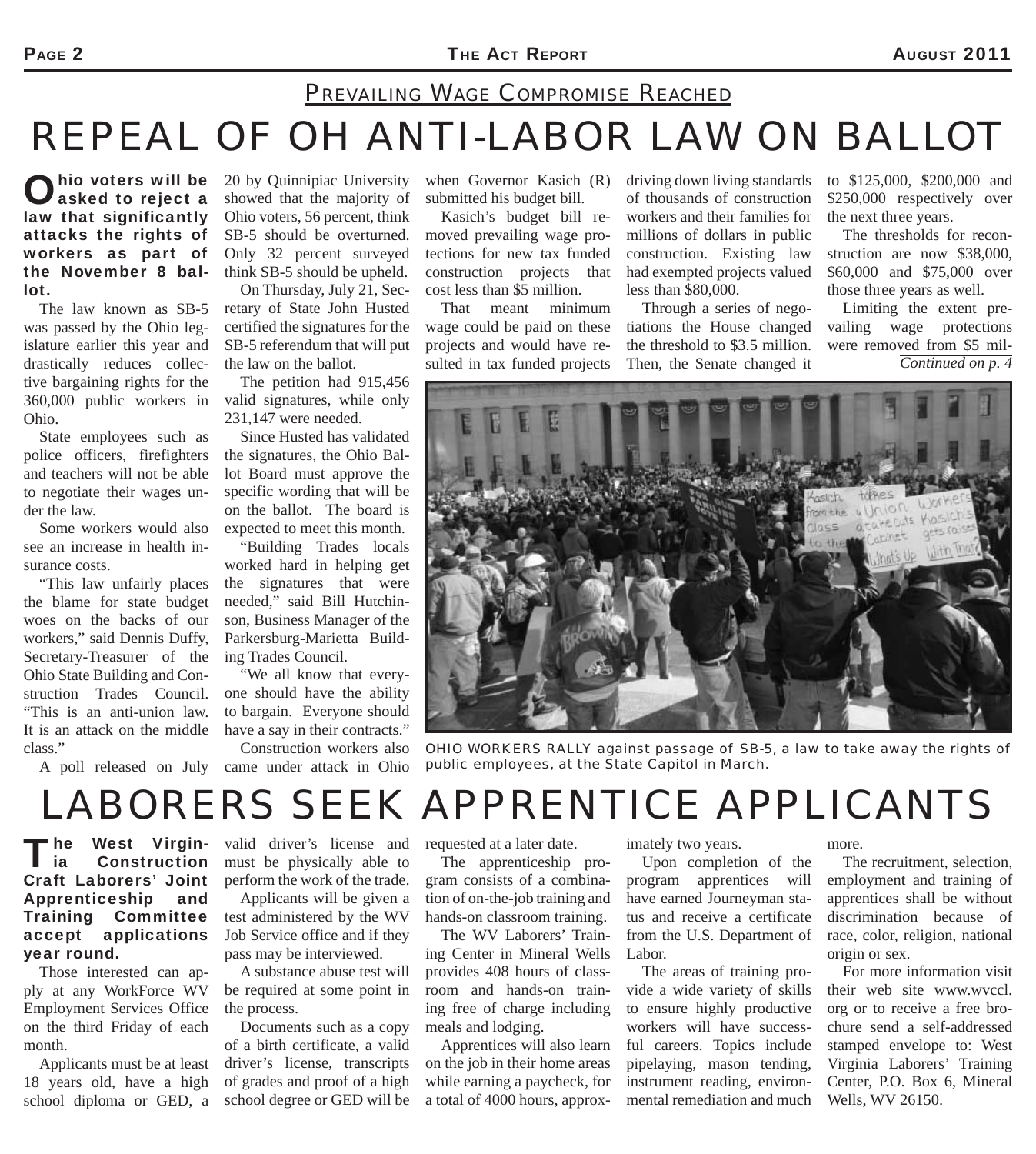# *CARPENTER APPRENTICESHIP APPLICATIONS*

The West Virginia<br>
Carpenter Training Center is accepting applications for apprenticeship. In order to apply, all applicants must meet the following minimum requirements.

- Must be at least 18 years of age (Birth Certificate)
- Must provide a copy of your Diploma or GED
- Must provide proof of residence in WV for at least three (3) months (bills, statements, etc., showing WV street address with your name)
- Must be able to physically

trade

- $\perp$  Must have transportation to/from work
- Must have a valid WV driver's license

The four year program teaches the apprentices a 'dirt to doorknobs' approach to the trade. Training covers everything from site layout, concrete forms, framing, scaffolding, blueprints, welding, interior systems, finish work, and more.

Everything you would need to know to be a productive carpenter.

What is great about an apprenticeship program is that

perform the work of the it doesn't cost apprentices anything. If selected to enter the program the training is paid for by the membership.

> Tax payer money is seldom used.

The Carpenters Apprenticeship program has graduated scores of workers. Governed by the US Dept. of Labor, this program is the real deal.

Applications are accepted at all Workforce WV One Stop Centers (Job Service).

You can find applications for all counties of WV with the exception of Grant, Pendleton, Hardy, Mineral, Hampshire, Morgan, Berkeley, and

Jefferson counties (These counties are serviced by the Cumberland affiliate).

Applicants who meet minimum requirements listed above will be required to take the standard TABE testing at Job Service. An alcohol and drug test will be required at a later date.

The WV Carpenter Training Center will not discrimi-wvcarpenter.com.

nate due to race, color, religion, national origin or sex and will take affirmative action to provide equal opportunity in apprenticeship and will operate the apprenticeship program as required under title 29 of the Code of Federal Regulations, Part 30.

For more information call 866-428-1891 or visit www.

# *SHEET METAL LOCAL #33 HAS APPRENTICE OPPORTUNITIES*

**West Virginia**<br> **West Metal** Workers' Local #33 Joint Apprenticeship Training Program, Clarksburg and Charleston District, are accepting applications.

at all WorkForce, WV Centers – at the Job Service Offices through August 30th 2011; Monday – Thursday  $8:30$ am – 5pm and Friday C.  $9am - 5pm.$ 

Applicants must reside within the jurisdiction of D. Sheet Metal Workers' Local #33 Clarksburg or Charleston Districts.

Counties for the Clarksburg District include Barbour, Doddridge, Harrison, Lewis, Marion, Monongalia, Pendleton, Pocahontas, Preston, Randolph, Taylor, Tucker, Upshur, Webster and Wetzel.

For the Charleston District - Boone, Braxton, Clay, Fayette, Greenbrier, Kanawha,

Virginia Mason, McDowell, Mercer, Monroe, Nicholas, Putnam, Raleigh, Summers, and Wyoming Counties.

> Indicate which district you are applying for.

> QUALIFICATIONS FOR APPLICANTS ARE AS FOLLOWS:

- Applications will be taken A. Must be of legal age (18).
	- Must be physically able to perform the work of the trade.
	- Must have a High School education or equivalent (GED).
	- Must have a valid driver's license.
		- All applicants will be required to complete the TABE Test as scheduled by WorkForce, WV Centers/Job Services.

All applicants will be considered without regard to race, color, religion, national origin or sex.

For more information contact 304-422-5549 or visit www.wvjatc33.com.

### *TRI-STATE VOLUNTEERS BUILD GRADE SCHOOL PLAYGROUND*



*VOLUNTEERS ORGANIZED BY the Tri-State Building Trades Council install new playground equipment at the Buffalo Elementary School in Wayne County. The project took place during the week of August 1 and consisted of unloading & installing new equipment, pouring concrete, spreading pea gravel and* 

*painting an existing swing set. Members from Laborers 543, Sheet Metal Workers 24, Iron Workers 769, Insulators 80, Painters Council 53, Mid-Atlantic Carpenters, Bricklayers 5 all chipped* 

*in. "Over a hot week these guys came when they could find some time, working early mornings and in the heat of the day and created a great place for kids to play," said Mark Johnson, Organizer for the Council.*